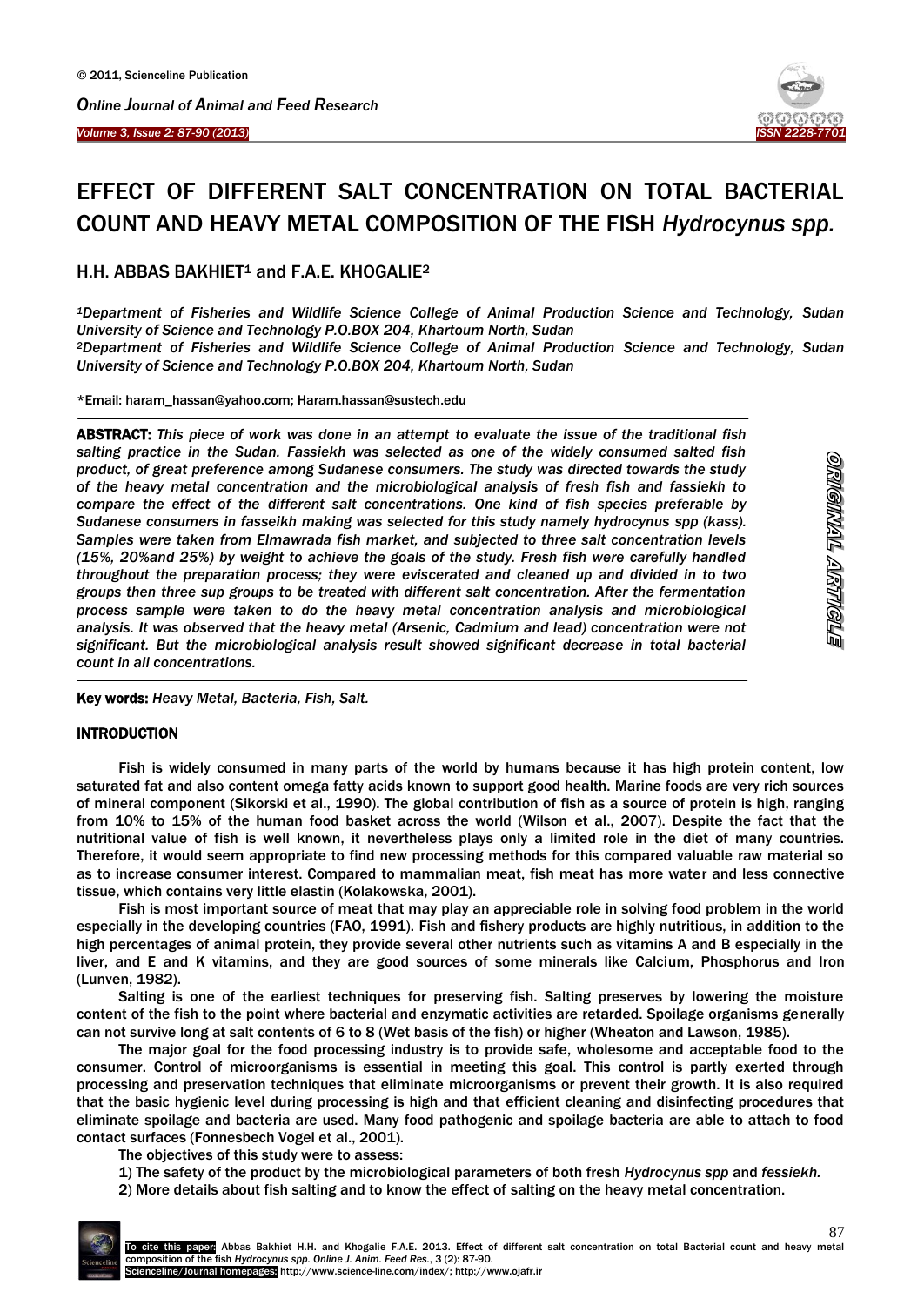#### MATERIALS AND METHODS

#### Sample collection

Fresh fish samples were collected from EL Mawrada fish market the samples was kass (*Hydrocynus spp*). A total of 6 kg each have about 100-110g stored In Iced container and transferred to the fisheries laboratory in Sudan university department of fisheries and wildlife biology for preparing and processing. Random samples were taken to do the chemical and microbiological analysis of fresh fish.

#### Preparation and processing of fish

Preparing fassiekh takes place as follows: first fresh fishes were individually gutted and washed by tap water and placed on a plastic dishes to dry and then weighted on sensitive balance (FEJ-2000B).the addition of salt is made relevant to weight of the fish. To get the effect of salting of fish after processing, fish were devided in to tow group each have three kg, the first group for take the effect of salting on the product weight and the second to do the chemical and microbiological examination, each group divided in to three groups each group was about (1) Kg then subjected to a different salt concentration (15%, 20%, and 25%). Each fish was salted separately, with coarsely ground salt, applied all over the body with especially on the gill area and the cavity of the gutted specimens. Then the fish were stacked in layers separated by layers of salt on plastic container and covered with a heavy cover. The fish are thus left to undergo fermentation for (10) days.

# Random sample were taken on the  $10<sup>th</sup>$  day to do microbiological and chemical analysis

Bacteriological examinations: Fresh and salted fish was analyzed for the determination of the total count of bacteria.

#### Culture media used

Aerobic Plate Count: It is a simple media. Is to be prepared according to manufactures instructions by suspending 20.1 grams of the powder in one liter of distilled water, boiling until dissolved completely and then sterilizing by autoclaving at 121 C<sup>o</sup>for 15 min.

**Serial dilution: 1** gram of fish was added to warm 37  $C^{\circ}$  (9) ml normal saline then shook well to distribute all the organism within test tube. Then one ml from previous mixture (fish +normal saline) was transferred with a sterile 1 ml graduated pipette to 9 ml sterile normal saline in screw – capped bottle (Bijout bottles) and then mixed thoroughly. Using another sterile pipette, one ml of the dilution prepared was transferred to a second bottle and the process was repeated to make ten fold dilutions as described by Harrigan and MacCance (1976).

# Total Bacterial Counts

Total bacterial count in the fresh and salted samples was determined a sterile pipette was used to transfer 1 ml of the selected dilution into duplicate sterile plates. Nutrient agar was used. The plates were incubated at 37  $C^{\circ}$ for 48 hours; Colonies were counted.

# Determination of minerals

The heavy metal (lead, cadmium, arsenic) were determined by (perkin Elmer A (Analyst 700) Atomic Absorption Spectrophotometer following the method described by the manufacture.

# Statistical analysis

Results were analyzed using the SPSS computer program / one way (ANOVA).

# RESULTS

Table 1 shows Heavy metals content (mg/100g) of fresh fish and *fassiekh* with different salt concentration (15%, 20%and 25%) expressed on wet matter basis.

| Table 1 - The effect of salt concentration level on heavy metal contents of hydrocynus spp. |                  |                  |                  |                  |                     |  |
|---------------------------------------------------------------------------------------------|------------------|------------------|------------------|------------------|---------------------|--|
| <b>Salt (%)</b><br><b>Parameters</b>                                                        | 0                | 15               | 20               | 25               | <b>Significance</b> |  |
| <b>Arsenic</b>                                                                              | $0.199 + 0.13$   | $0.201 + 0.05$   | $0.201 + 0.05$   | $0.204 \pm 0.00$ | <b>NS</b>           |  |
| Cadmium                                                                                     | $0.175 \pm 0.00$ | $0.181 + 0.04$   | $0.179 + 0.00$   | $0.182 + 0.03$   | <b>NS</b>           |  |
| Lead                                                                                        | $0.324 \pm 0.05$ | $0.326 \pm 0.05$ | $0.326 \pm 0.05$ | $0.326 \pm 0.05$ | <b>NS</b>           |  |
| NS: not significant                                                                         |                  |                  |                  |                  |                     |  |

# Microbiological analysis

Table 2 shows the total bacterial count of fresh *(Hydrocynus spp.)* fish and *fassiekh* with different salt concentration (15%, 20%and 25%; After 10 days) by CFU/gm.

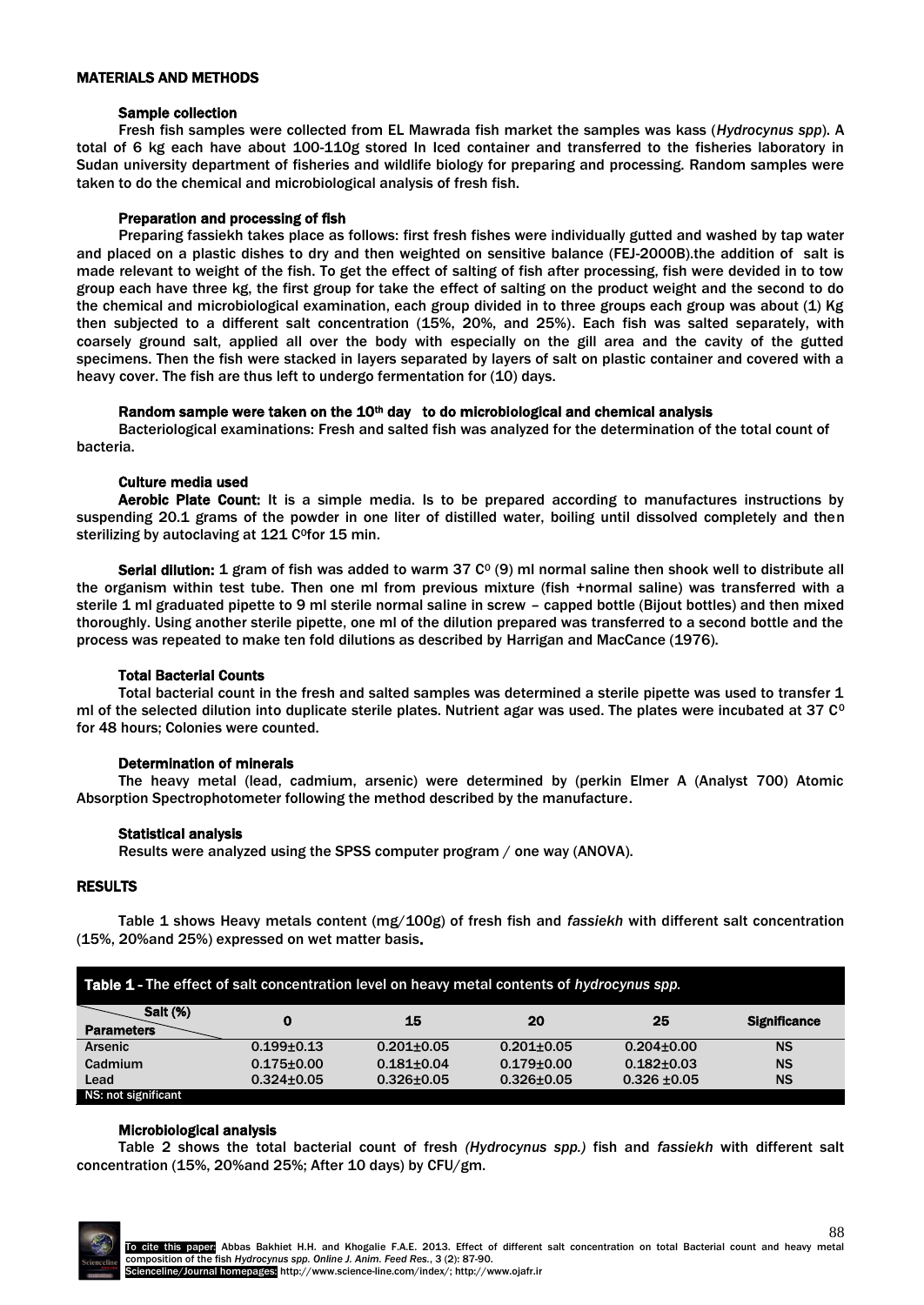Table 2 - The effect of salt concentration level on the total bacterial count of *hydrocynus Spp.*

| <b>Parameter</b>                                                                                                                       | <b>Total plate count</b>                                                                                                                                                                                                                                                                                                                                                      |     |
|----------------------------------------------------------------------------------------------------------------------------------------|-------------------------------------------------------------------------------------------------------------------------------------------------------------------------------------------------------------------------------------------------------------------------------------------------------------------------------------------------------------------------------|-----|
| <b>Salt (%)</b>                                                                                                                        | (TPC)                                                                                                                                                                                                                                                                                                                                                                         |     |
| $\mathbf 0$                                                                                                                            | $58.1 \times 10^{3} \pm 21.1 \times 10^{3}$ a                                                                                                                                                                                                                                                                                                                                 |     |
| 15                                                                                                                                     | $10 \times 10^{3} \pm 1 \times 10^{3}$                                                                                                                                                                                                                                                                                                                                        |     |
| 20                                                                                                                                     | $7.8 \times 10^{3} \pm 0.76 \times 10^{3}$ b                                                                                                                                                                                                                                                                                                                                  |     |
| 25                                                                                                                                     | $4 \times 10^{3} \pm 1 \times 10^{3}$                                                                                                                                                                                                                                                                                                                                         |     |
| Significance                                                                                                                           | $\star$                                                                                                                                                                                                                                                                                                                                                                       |     |
| $\mathbf{r}$ and $\mathbf{r}$ are $\mathbf{r}$ as $\mathbf{r}$ and $\mathbf{r}$ are $\mathbf{r}$ and $\mathbf{r}$ are $\mathbf{r}$<br> | $\cdots$<br>$\cdots$<br>. .<br>.<br>. .<br>$\mathbf{r}$ $\mathbf{r}$ $\mathbf{r}$ $\mathbf{r}$ $\mathbf{r}$ $\mathbf{r}$ $\mathbf{r}$ $\mathbf{r}$ $\mathbf{r}$ $\mathbf{r}$ $\mathbf{r}$ $\mathbf{r}$ $\mathbf{r}$ $\mathbf{r}$ $\mathbf{r}$ $\mathbf{r}$ $\mathbf{r}$ $\mathbf{r}$ $\mathbf{r}$ $\mathbf{r}$ $\mathbf{r}$ $\mathbf{r}$ $\mathbf{r}$ $\mathbf{r}$ $\mathbf{$ | . . |

\* Significant at (P≤0.05). <sup>a,b</sup> means within the same column followed by the different superscript are significantly (P≤0.05) different. The total bacterial count of fresh fish is 58.1×103 and in fassiekh with (15%, 20%and 25%) salt concentration is 10 ×103, 7.8×103 and 4 ×103, respectively.

#### **DISCUSSION**

#### Arsenic content

The arsenic content of fresh fish and salted fish (15%.20%, and 25%) under investigation were 0.199 and 0.0201, 0.201, and 0.204 mg/100g respectively. this result is lower than that reported by (Sivaperumal et al., 2007) who found the arsenic content in *Etroplus ssuratensis* about 1.515 mg/kg. Salting and fermentation not affected significantly (P<0.05) the arsenic content in the product.

# Cadmium content

The cadmium content of fresh fish and salted fish (15%, 20% and 25%) under investigation were 0.175 and 0.181, 0.179, 0.182 mg/100g respectively the permissible limit for Cadmium in sea bass is 0.1 mg/kg wet weight (EC, 2001). Salting and fermentation treatment not affected cadmium value at (P<0.05).

#### Lead content

The lead content of fresh fish and salted fish (15%, 20%25%) under investigation were 0.324and 0.330, 0.477, and0.464 mg/100g respectively. This result is lower than that reported by (Dural et al., 2007) who found that the lead content about 0.40–2.44 mg kg<sup>-1</sup> for muscles and 1.41–3.92 mg kg<sup>-1</sup> for livers of fish from Tuzla Lagoon . Salting and fermentation treatments not affected lead value at (P<0.05).

#### Microbiological parameters

Table 2 shows the total bacterial count values of fresh *hydrocynus spp* fish and *fassiekh* with (15%, 20% and 25%). The data showed significant different, the highest value (58.17  $\times$  10<sup>3</sup>) was reported in fresh fish, while the lowest value (4 × 10<sup>3</sup>) was reported in fassiekh with 25% salt concentration after 10 days .this result is lower than that reported by (Vishwanath et al., 1998 ) who found the total plate count of bacteria in fresh *Monopterus albus* about  $(1.2 \times 10^{-6} 1.0 \times 10^{-7})$ . This decrease in total bacterial count may be due to the presence of high salt concentration in fessiekh so the pathogenic microorganism growth is controlled.

Also this result is in agreement with the findings of (El-Tom, 1989 and Abu Giddeire 2001) who reported that the count of microorganism increased rapidly during first fermentation days and began to decrease later. And in agreement with Ahmed (2006).

# REFERENCES

Abu Gideiri OO (2001). Some biochemical and microbiological aspects of fesseikh industry in Sudan. B.Sc. (Honors) dissertation Department of Zoology, University of Khartoum, Sudan.

- Ahmed IO (2006). Comparison of the nutritive Value of Fasseikh Using *Hydrocynus spp*.and *schilbe spp.* PhD. Theseis, AlNeelain University, 104 pp.
- Dural M, Go¨ksu, MZL and O¨ Zak AA (2007). Investigation of heavy Metal levels in economically important fish species captured from the Tuzla lagoon. Food Chemistry, 102, 415–421.
- EC (2001). European communities Commission Regulation No. 466/2001 of 8 March 2001, *Official journal of European communities* 1.77/1.
- Eltom A.M. (1989). Microbiology and biochemistry of fessiekh fermentation .M.SC. University of Khartoum, Sudan.
- FAO (1991). Source book for the Inland Fisheries Resources of Africa .vol.3 CIFA Tech.
- Fonnesbech Vogel B., Fonnesbech Vogel, H.H. Huss, B. Ojeniyi, Ahrens P. and Gram L. (2001). Elucidation of *listeria monocytogenes* contamination routes in cold –smoked salmo Food and diary industries .the national centre and documentation. Pollut. Bull. 50: 993-1018.
- Harrigan WE and Mac Cance ME (1976). "Laboratory methods in food and diary microbiology".Acaemic Perss. London, New York and San Francisco.
- Kołakowska A and Kołakowski E (2001). Fish nutritive value. Przemysł Spożywczy, 55(6): 10-13.

Lunven P (1982). The Role of fish in human Nutrition. FAO Food and Nutrition, 8(2):9-18.